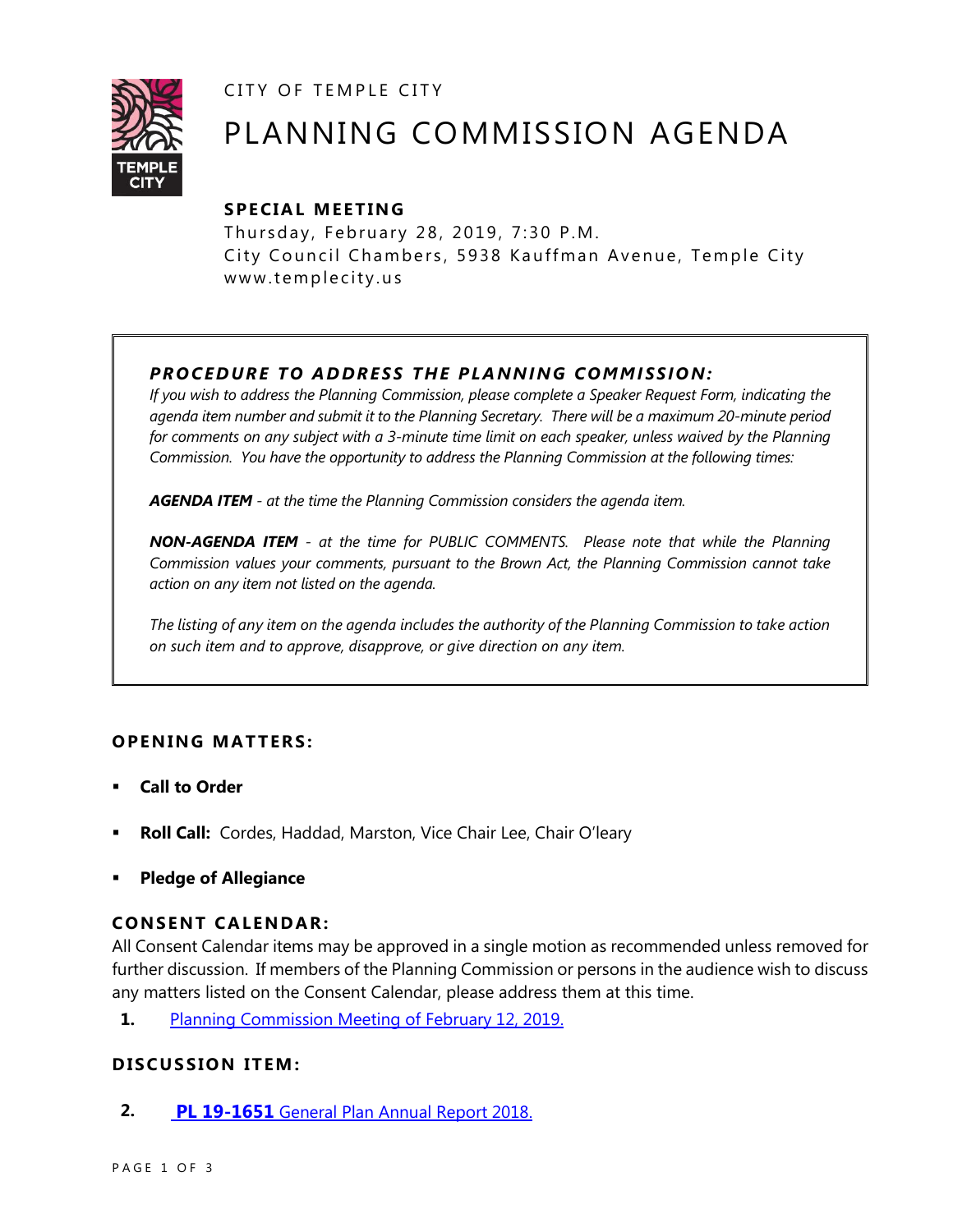| Address:         | Citywide                                                                                                                                                                                                                 |
|------------------|--------------------------------------------------------------------------------------------------------------------------------------------------------------------------------------------------------------------------|
| Recommendation:  | 1.) Provide comment on the General Plan Annual Report.<br>2.) Recommend that the City Council approve the General Plan<br>Annual Report and direct staff to file the report with the<br>corresponding State Departments. |
| Project Planner: | Hesty Liu<br>hliu@templecity.us                                                                                                                                                                                          |

### **FUTURE AGENDA ITEMS AND REPORTS:**

#### **4. Planning Manager's Report**

Update on current projects and future agenda items.

#### **5. Comments from Commissioners**

### **ADJOU RNMENT:**

**6.** Adjourn to the regular Planning Commission Meeting on Tuesday, March 12, 2019 at 7:30 p.m., City Council Chambers, Civic Center, 5938 Kauffman Avenue, Temple City.

If you wish to appeal any decision of the Planning Commission, you must do so within fifteen (15) days of the Planning Commission action. Please contact the Community Development Department for information regarding the appeal process.

If you challenge any action of the Planning Commission in court, you may be limited to raising only those issues you or someone else raised at the public hearing described in this notice, or in written correspondence delivered to the Planning Commission at, or prior to, the public hearing.

A copy of the Planning Commission agenda packet, staff reports and supporting documents and any materials related to an item on this Agenda submitted to the Planning Commission after distribution of the agenda packet are available for review by the public in the Community Development Department located at Temple City City Hall, 9701 Las Tunas Drive. City Hall office hours are 7:30 a.m. to 5:00 p.m., Monday through Friday. If you have any questions regarding a particular project please contact the project planner.

If, due to disability, you require special accommodations to attend or participate in a Planning Commission meeting, please contact the Community Development Department, (626) 656-7316, at least one business day prior to the scheduled meeting so staff may assist you.